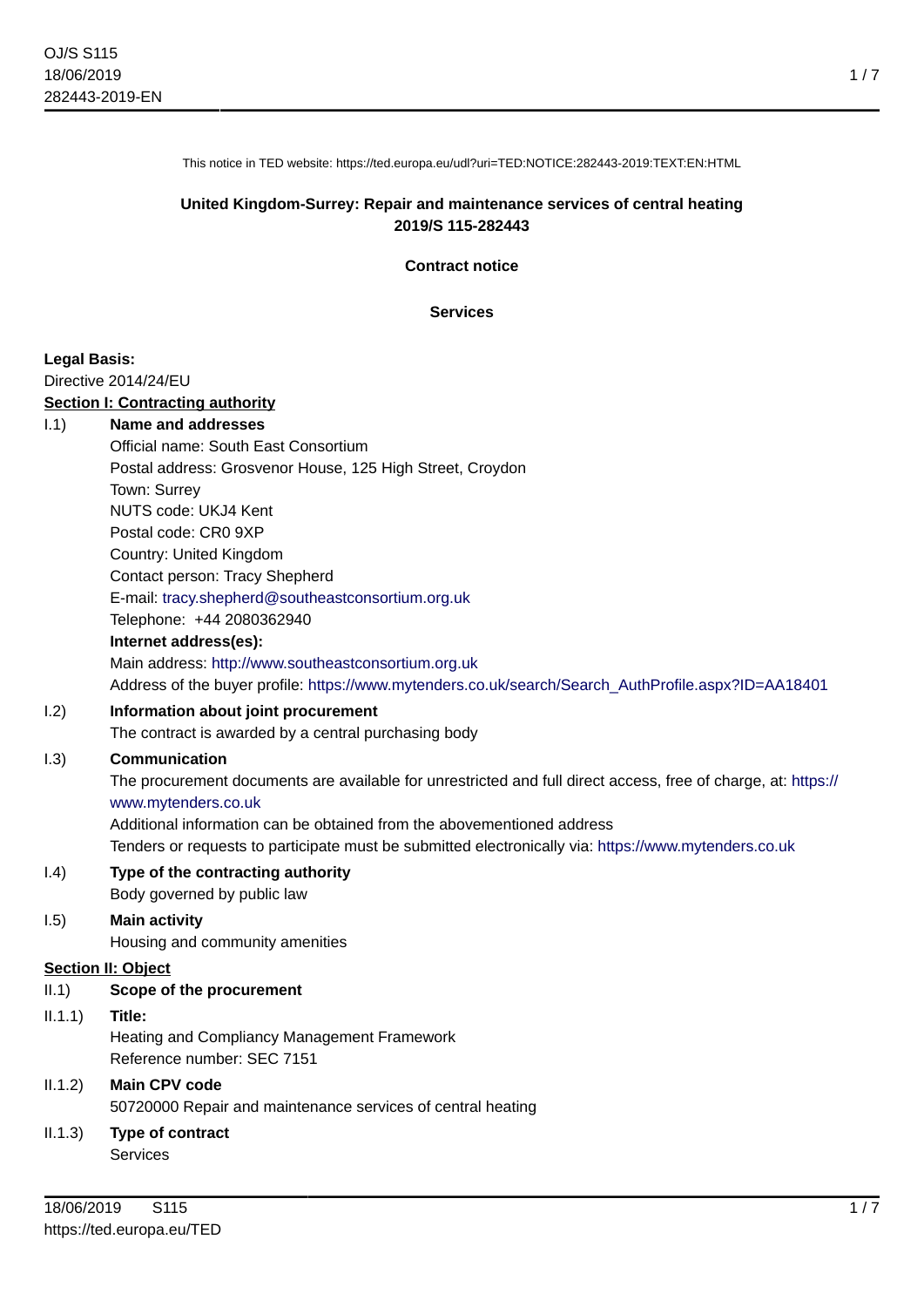# II.1.4) **Short description:**

South East Consortium are seeking contractors to appoint to the Heating and Compliancy Management Framework. The framework is split into 5 separate lots. Lots 1-4 are for the framework, Lot 5 is a separate lot for a Housing Association:

Lot 1: Heating and Water Hygiene (combined lot);

Lot 2: Domestic Heating - Servicing, Maintenance and Installations;

Lot 3: Commercial Heating - Servicing, Maintenance and Installations;

Lot 4a: Water Hygiene Risk Assessments;

Lot 4b: Water Hygiene Remedial Works;

Lot 5: Gravesend Churches Servicing and Maintenance Contract.

# II.1.5) **Estimated total value**

# II.1.6) **Information about lots**

This contract is divided into lots: yes Tenders may be submitted for all lots

# II.2) **Description**

II.2.1) **Title:**

Heating and Water Hygiene Lot No: 1

# II.2.2) **Additional CPV code(s)**

50720000 Repair and maintenance services of central heating 45232430 Water-treatment work 50721000 Commissioning of heating installations 50531100 Repair and maintenance services of boilers 50531200 Gas appliance maintenance services 45232141 Heating works 42160000 Boiler installations 24962000 Water-treatment chemicals 44611500 Water tanks

# II.2.3) **Place of performance** NUTS code: UK UNITED KINGDOM

# II.2.4) **Description of the procurement:**

Lot 1 is a combined lot including Domestic Heating, Commercial Heating and Water Hygiene. This lot has been included for customers who want one (1) contractor to carry out all elements of the framework or a combination of services.

# II.2.5) **Award criteria**

Price is not the only award criterion and all criteria are stated only in the procurement documents

# II.2.6) **Estimated value**

# II.2.7) **Duration of the contract, framework agreement or dynamic purchasing system** Duration in months: 48 This contract is subject to renewal: no

# II.2.10) **Information about variants** Variants will be accepted: no

II.2.11) **Information about options** Options: no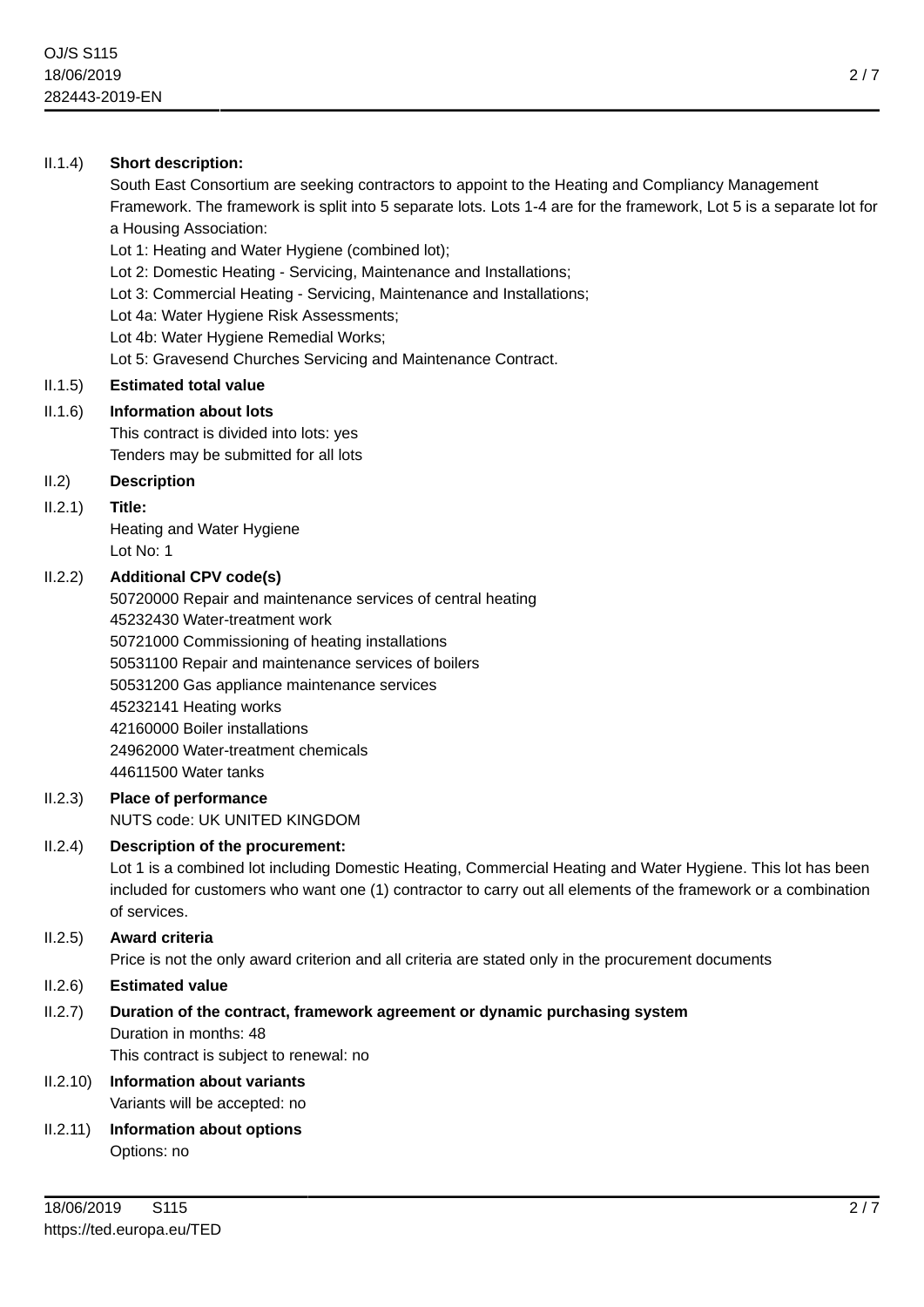# II.2.13) **Information about European Union funds** The procurement is related to a project and/or programme financed by European Union funds: no II.2.14) **Additional information** All rates are to be inclusive of SEC Levy (1,5 %), overheads profit and prelims but exclusive of VAT. Please refer to the supporting document for further details. II.2) **Description** II.2.1) **Title:** Domestic Gas Servicing, Maintenance and Installations Lot No: 2 II.2.2) **Additional CPV code(s)** 45331100 Central-heating installation work 50720000 Repair and maintenance services of central heating 50721000 Commissioning of heating installations 50531100 Repair and maintenance services of boilers 50531200 Gas appliance maintenance services II.2.3) **Place of performance** NUTS code: UK UNITED KINGDOM II.2.4) **Description of the procurement:** Lot 2 (Domestic): shall be for the servicing, maintenance, repair and installations of domestic heating systems. The works cover all fuel types and also includes a 24-hour call-out service. Work on void properties and mutual exchanges are also included. Installation works includes design of the systems to be installed and removal of the old systems. The services will cover but not be limited to all aspects of servicing, repair and gas safety inspections to gas appliances and systems, LPG, electric, solid fuel and oilfired appliances and systems, smoke alarms, CO detectors, thermostatic mixing valves and various forms of renewable technologies. II.2.5) **Award criteria** Price is not the only award criterion and all criteria are stated only in the procurement documents II.2.6) **Estimated value** II.2.7) **Duration of the contract, framework agreement or dynamic purchasing system** Duration in months: 48 This contract is subject to renewal: no II.2.10) **Information about variants** Variants will be accepted: no II.2.11) **Information about options** Options: no II.2.13) **Information about European Union funds** The procurement is related to a project and/or programme financed by European Union funds: no II.2.14) **Additional information** All rates are to be inclusive of SEC Levy (1,5 %), overheads, profit and prelims but exclusive of VAT. Please refer to the supporting document for further details. II.2) **Description** II.2.1) **Title:** Commercial Heating Servicing, Maintenance and Installations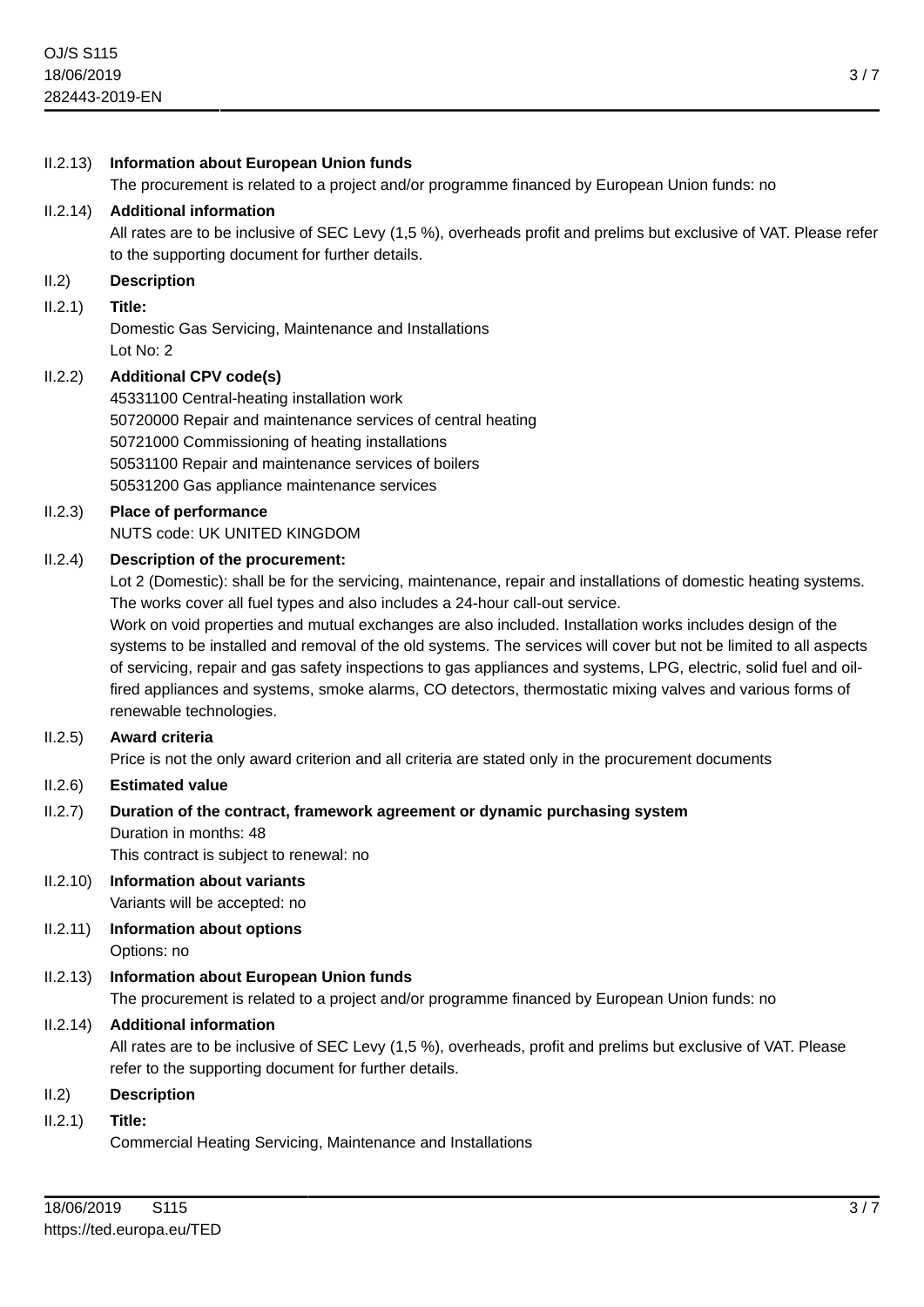Lot No: 3

| <b>Additional CPV code(s)</b><br>50721000 Commissioning of heating installations<br>50531100 Repair and maintenance services of boilers<br>50531200 Gas appliance maintenance services<br>45232141 Heating works<br>42160000 Boiler installations                                                                                                                                                                                                                                                                                                                                                                                                                                                                                      |
|----------------------------------------------------------------------------------------------------------------------------------------------------------------------------------------------------------------------------------------------------------------------------------------------------------------------------------------------------------------------------------------------------------------------------------------------------------------------------------------------------------------------------------------------------------------------------------------------------------------------------------------------------------------------------------------------------------------------------------------|
| <b>Place of performance</b><br>NUTS code: UK UNITED KINGDOM                                                                                                                                                                                                                                                                                                                                                                                                                                                                                                                                                                                                                                                                            |
| Description of the procurement:<br>Lot 3 (Commercial): shall be for the servicing, maintenance, repair and installations of Commercial heating<br>systems. The works cover all fuel types and also includes a 24-hour call-out service.<br>Work on void properties and mutual exchanges are also included. Installation works includes design of the<br>systems to be installed and removal of the old systems. The services will cover but not be limited to all aspects<br>of servicing, repair and gas safety inspections to gas appliances and systems, LPG, electric, solid fuel and oil-<br>fired appliances and systems, smoke alarms, CO detectors, thermostatic mixing valves and various forms of<br>renewable technologies. |
| <b>Award criteria</b><br>Price is not the only award criterion and all criteria are stated only in the procurement documents                                                                                                                                                                                                                                                                                                                                                                                                                                                                                                                                                                                                           |
| <b>Estimated value</b>                                                                                                                                                                                                                                                                                                                                                                                                                                                                                                                                                                                                                                                                                                                 |
| Duration of the contract, framework agreement or dynamic purchasing system<br>Duration in months: 48<br>This contract is subject to renewal: no                                                                                                                                                                                                                                                                                                                                                                                                                                                                                                                                                                                        |
| <b>Information about variants</b><br>Variants will be accepted: no                                                                                                                                                                                                                                                                                                                                                                                                                                                                                                                                                                                                                                                                     |
| <b>Information about options</b><br>Options: no                                                                                                                                                                                                                                                                                                                                                                                                                                                                                                                                                                                                                                                                                        |
| <b>Information about European Union funds</b><br>The procurement is related to a project and/or programme financed by European Union funds: no                                                                                                                                                                                                                                                                                                                                                                                                                                                                                                                                                                                         |
| <b>Additional information</b><br>Rates are to be inclusive of SEC Levy (1,5 %), overheads, profits and prelims but exclusive of VAT. Please refer<br>to the supporting document for further details.                                                                                                                                                                                                                                                                                                                                                                                                                                                                                                                                   |
| <b>Description</b>                                                                                                                                                                                                                                                                                                                                                                                                                                                                                                                                                                                                                                                                                                                     |
| Title:<br>Water Hygiene Risk Assessments and Remedial Works<br>Lot No: 4                                                                                                                                                                                                                                                                                                                                                                                                                                                                                                                                                                                                                                                               |
| <b>Additional CPV code(s)</b><br>44611500 Water tanks<br>24962000 Water-treatment chemicals<br>45232430 Water-treatment work                                                                                                                                                                                                                                                                                                                                                                                                                                                                                                                                                                                                           |
| Place of performance<br>NUTS code: UK UNITED KINGDOM                                                                                                                                                                                                                                                                                                                                                                                                                                                                                                                                                                                                                                                                                   |
| Description of the procurement:                                                                                                                                                                                                                                                                                                                                                                                                                                                                                                                                                                                                                                                                                                        |
|                                                                                                                                                                                                                                                                                                                                                                                                                                                                                                                                                                                                                                                                                                                                        |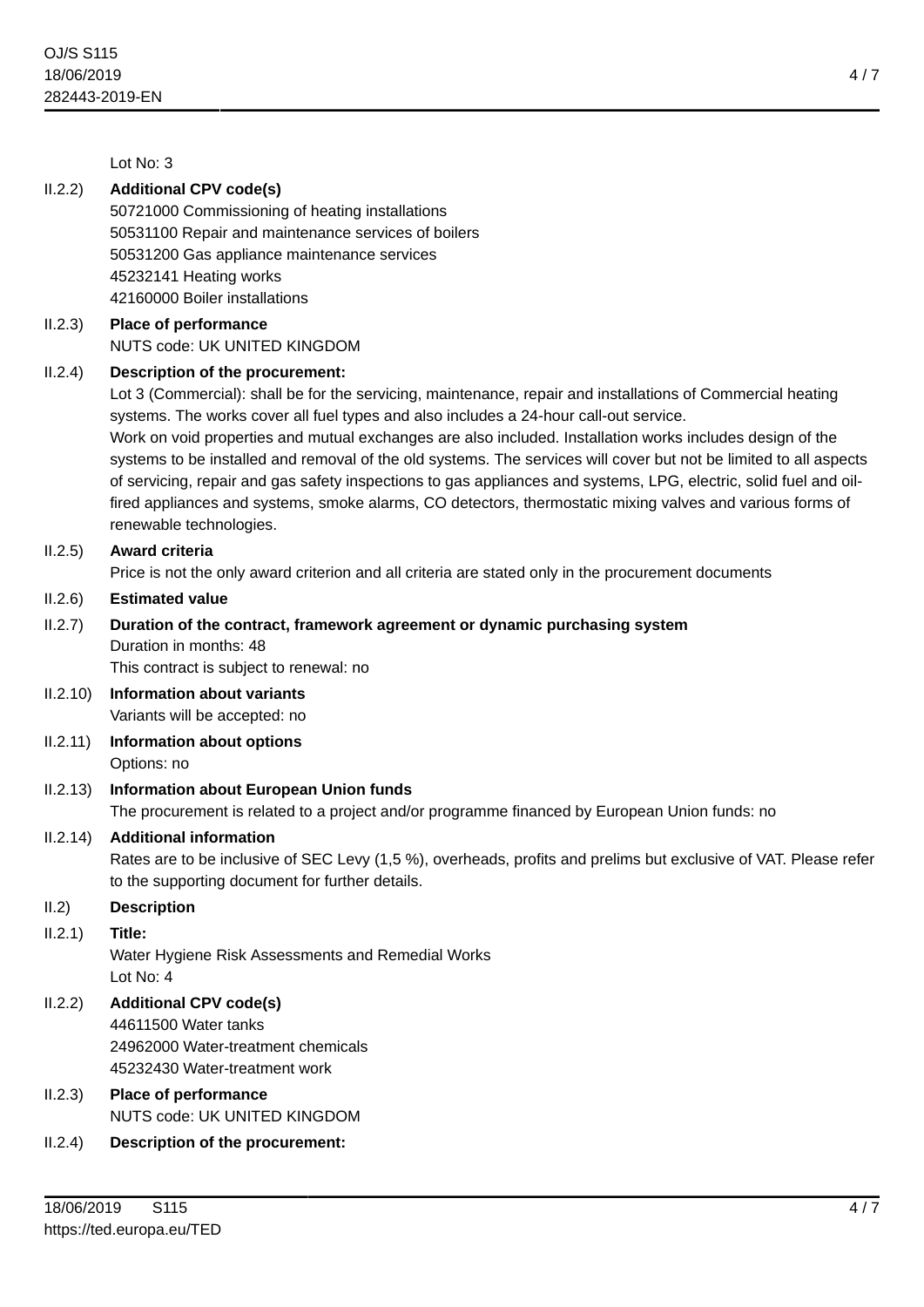Lots 4a and 4b (Water Hygiene Risk Assessments and Remedial Works): the contractor is to undertake risk assessing and development of a maintenance plan for and undertaking monitoring, temperature checking, sampling, chlorination and cleaning of water systems including certain remedial works located within the employer's properties to meet its repairing obligations as a landlord.

The service will cover but not be limited to all aspects of periodic servicing and inspection, risk assessment, routine maintenance, responsive maintenance including emergency works (both during and out of hours) and major works.

NB: Some clients may require one (1) contractor to carry out the risk assessments and a different contractor to carry out the remedial works. This will specified in more detail at the point of call-off.

# II.2.5) **Award criteria**

Price is not the only award criterion and all criteria are stated only in the procurement documents

# II.2.6) **Estimated value**

# II.2.7) **Duration of the contract, framework agreement or dynamic purchasing system** Duration in months: 48

This contract is subject to renewal: no

- II.2.10) **Information about variants** Variants will be accepted: no
- II.2.11) **Information about options** Options: no
- II.2.13) **Information about European Union funds** The procurement is related to a project and/or programme financed by European Union funds: no

#### II.2.14) **Additional information**

Rates to be inclusive of SEC Levy (1,5 %), overheads, profit and prelims but exclusive of VAT. Please refer to the supporting document for further details.

# II.2) **Description**

#### II.2.1) **Title:**

Gravesend Churches Housing Association Heating Servicing and Maintenance Lot No: 5

# II.2.2) **Additional CPV code(s)**

50720000 Repair and maintenance services of central heating 50531100 Repair and maintenance services of boilers 50531200 Gas appliance maintenance services 45232141 Heating works

# II.2.3) **Place of performance**

NUTS code: UKJ4 Kent

Main site or place of performance: Properties owned and managed by Gravesend Churches HA in and around Gravesham, Dartford and Maidstone.

# II.2.4) **Description of the procurement:**

Lot 5 GCHA servicing and maintenance: shall be for the servicing, maintenance, repair and installations of domestic and commercial heating systems for the GCHA stock (approx. 513 units). The works cover appliances heated by gas only and also includes a 24-hour call-out service. There is a small provision for boiler replacements within the tender but most of the installation work will be completed by a separate contractor already in place with GCHA. The value of this contract is approx. 53 000 GBP excl VAT per annum.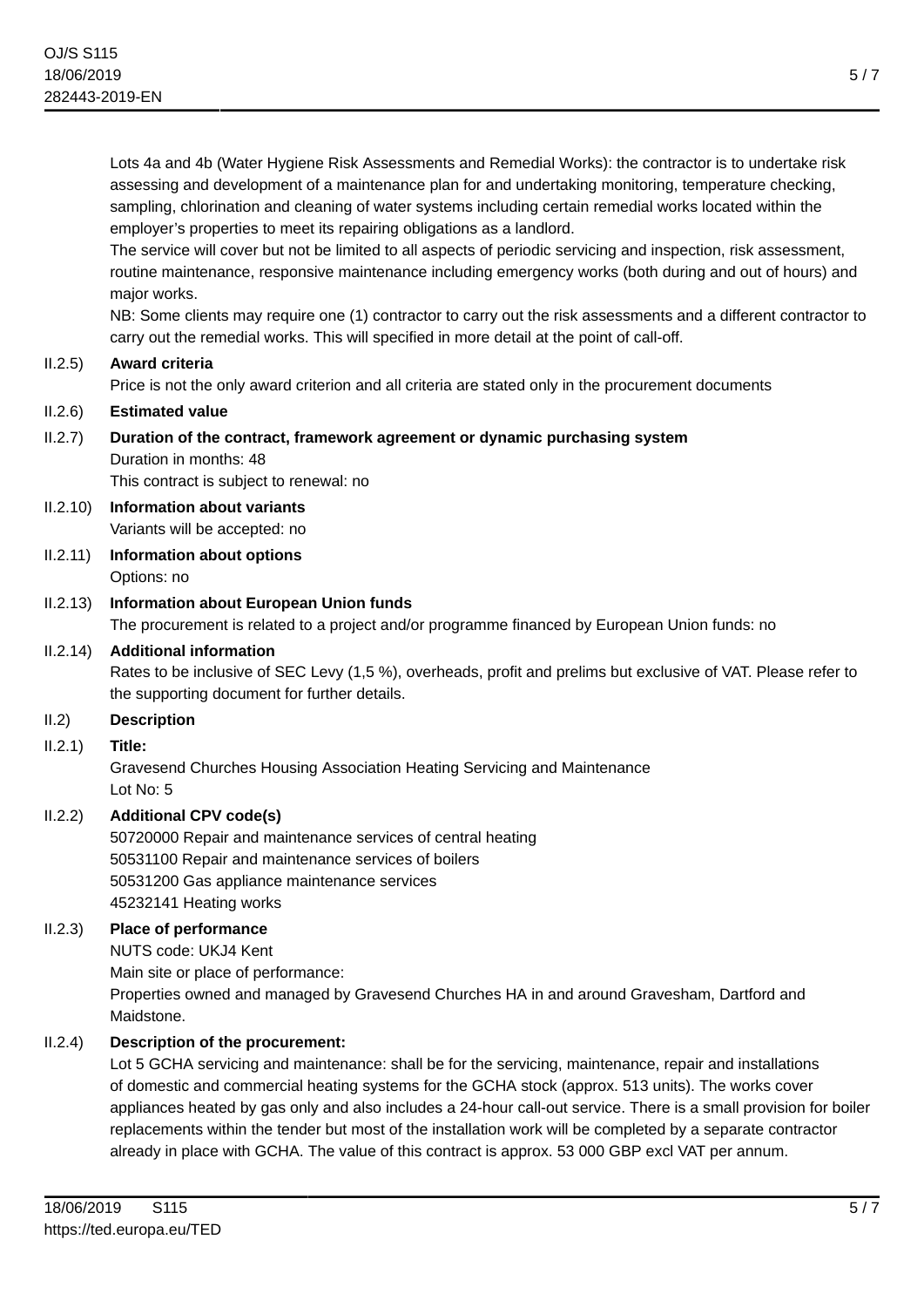| II.2.5)                      | Award criteria<br>Price is not the only award criterion and all criteria are stated only in the procurement documents                                                                                                                                                                                                                                |
|------------------------------|------------------------------------------------------------------------------------------------------------------------------------------------------------------------------------------------------------------------------------------------------------------------------------------------------------------------------------------------------|
| II.2.6)                      | <b>Estimated value</b>                                                                                                                                                                                                                                                                                                                               |
| II.2.7)                      | Duration of the contract, framework agreement or dynamic purchasing system<br>Duration in months: 36<br>This contract is subject to renewal: no                                                                                                                                                                                                      |
| II.2.10)                     | <b>Information about variants</b><br>Variants will be accepted: no                                                                                                                                                                                                                                                                                   |
| II.2.11)                     | <b>Information about options</b><br>Options: no                                                                                                                                                                                                                                                                                                      |
| II.2.13)                     | <b>Information about European Union funds</b><br>The procurement is related to a project and/or programme financed by European Union funds: no                                                                                                                                                                                                       |
| II.2.14)                     | <b>Additional information</b><br>Rates are to be inclusive of SEC levy (1,5 %), overheads, profit and prelims but exclusive of VAT. Please refer to<br>the supporting document for further details.<br>The form of contract is likely to be a JCT Measured Term Contract. This will be uploaded separately to<br>MyTenders once confirmed with GCHA. |
| III.1)                       | Section III: Legal, economic, financial and technical information<br><b>Conditions for participation</b>                                                                                                                                                                                                                                             |
| III.1.2)                     | <b>Economic and financial standing</b><br>Selection criteria as stated in the procurement documents                                                                                                                                                                                                                                                  |
| III.1.3)                     | <b>Technical and professional ability</b><br>Selection criteria as stated in the procurement documents                                                                                                                                                                                                                                               |
| <b>Section IV: Procedure</b> |                                                                                                                                                                                                                                                                                                                                                      |
| IV.1)                        | <b>Description</b>                                                                                                                                                                                                                                                                                                                                   |
| IV.1.1)                      | Type of procedure<br>Open procedure                                                                                                                                                                                                                                                                                                                  |
| IV.1.3)                      | Information about a framework agreement or a dynamic purchasing system<br>The procurement involves the establishment of a framework agreement<br>Framework agreement with several operators<br>Envisaged maximum number of participants to the framework agreement: 33                                                                               |
| IV.1.8)                      | Information about the Government Procurement Agreement (GPA)<br>The procurement is covered by the Government Procurement Agreement: no                                                                                                                                                                                                               |
| IV.2)                        | <b>Administrative information</b>                                                                                                                                                                                                                                                                                                                    |
| IV.2.1)                      | Previous publication concerning this procedure<br>Notice number in the OJ S: 2019/S 052-119523                                                                                                                                                                                                                                                       |
| IV.2.2)                      | Time limit for receipt of tenders or requests to participate<br>Date: 17/07/2019<br>Local time: 12:00                                                                                                                                                                                                                                                |
| IV.2.3)                      | Estimated date of dispatch of invitations to tender or to participate to selected candidates                                                                                                                                                                                                                                                         |
| IV.2.4)                      | Languages in which tenders or requests to participate may be submitted:<br>English                                                                                                                                                                                                                                                                   |
| IV.2.7)                      | <b>Conditions for opening of tenders</b>                                                                                                                                                                                                                                                                                                             |